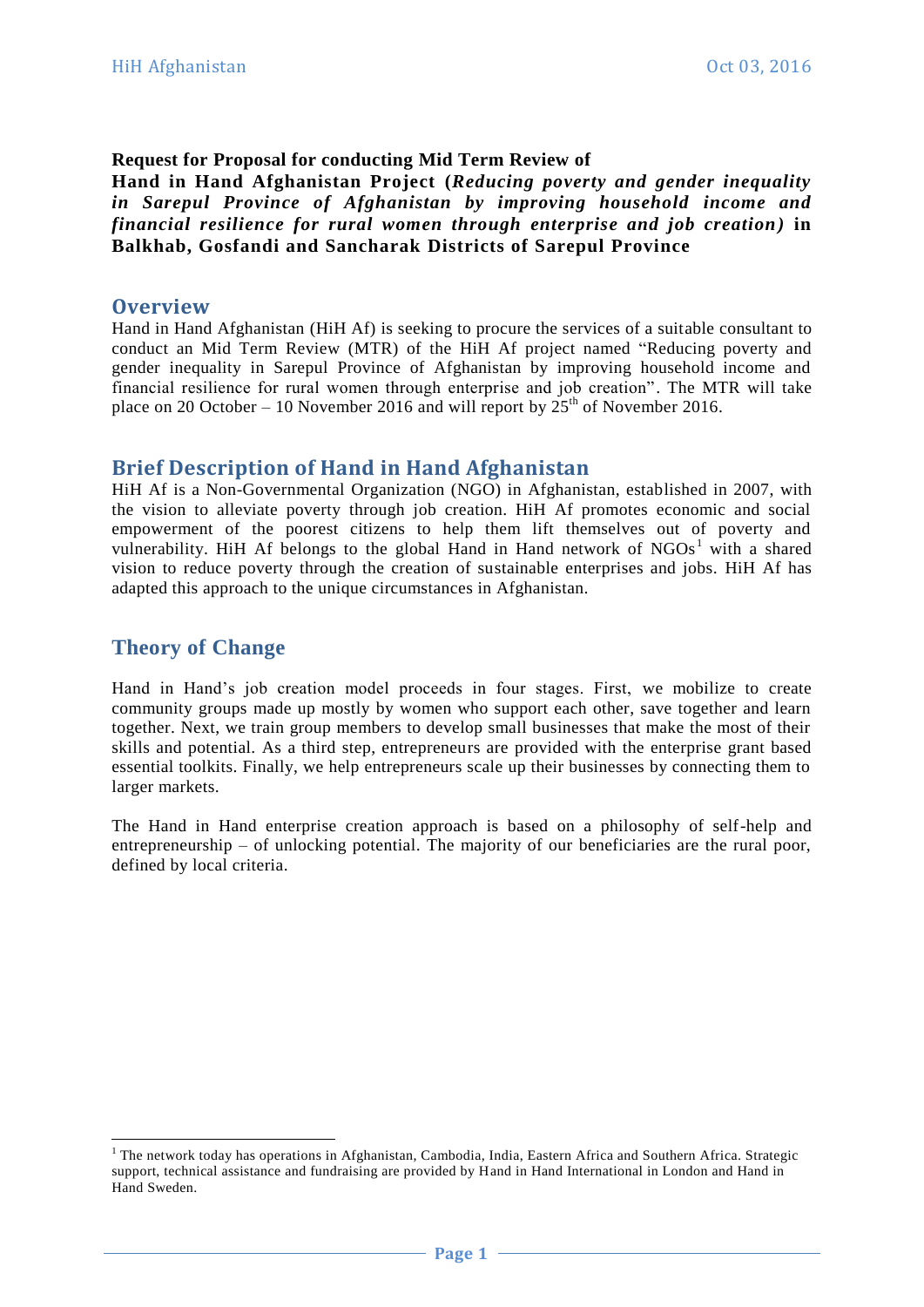Vision: HiH Af's vision is an Afghanistan free of poverty, where gender equality is its cornerstone Mission: HiH AF's mission is to work for economic and social empowerment of the poor by supporting the creation of enterprises and jobs, and the generation of higher incomes. Targeting the **AFGHAN** poor and marginalized communities, with a particular focus on poor women, HiH Af empowers SHGs, provides support and training, and helps them access credit, information, markets and opportunities.







### **Induction**

Programs are destined to fail when local stakeholders are ignored. That's why we engage community leaders, influential people and sectorial departments for feedback and to spread awareness before launching any new project. Communicating cultural and regional sensitivities are considered during kick off meetings with stakeholders as well as throughout the project.

#### **Setting up groups**

First we create exclusively female and male Self-Help Groups (SHGs), who support each other, save together and learn together. For women, the SHGs provide relevant forums to build their confidence and for men to be sensitized on the importance of engaging women in productive and income generating activities. Members contribute to group savings funds at every meeting.

#### **Business training**

Once a group is stable, with its savings fund firmly in place, we train members to grow and develop small businesses with modules in basic bookkeeping, business development, marketing and more. Illiterate and innumerate members are trained using pictures and parables.

#### **Access to productive assets and credit**

In light of the microcredit challenges in Afghanistan, HiH Af has introduced enterprise start-up kits as an alternative means to help members grow their business, circumventing the credit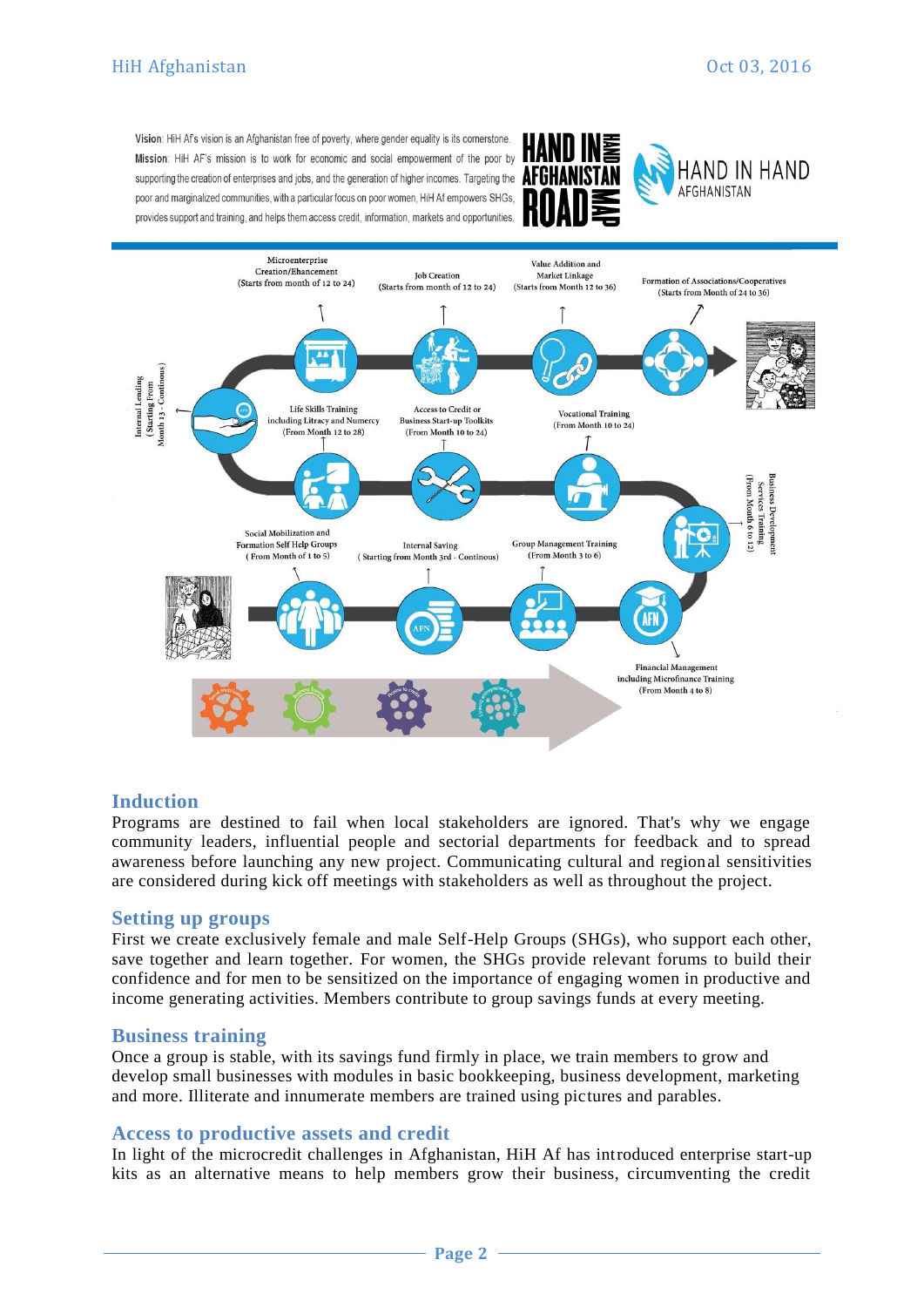barrier at least in the inception phase. The enterprise start-up kits are small grant-based asset transfers, worth on average US\$80, aimed at catalysing enterprise growth. The kits provide a majority of inputs and materials required to grow the business in a selected sector, conditional upon business plans, completed vocational skills training and a complementary contribution from the individual member. The ambition is to offer kits to 100% of members. The enterprise start-up kits and vocational skills trainings are currently available in areas such as poultry, agriculture, livestock rearing, tailoring, beekeeping, embroidery, wool spinning, horticulture, carpet weaving, carpentry, tinsmith, blacksmith and motorbike/generator repairing. HiH Af continually develops toolkits to meet local member needs.

The enterprise start-up kits are expected to meet a significant portion of the credit demand. Within the selected sectors, toolkits provide start-up resources and incentives necessary for a member to grow his/her business. The kits thus offer an adapted alternative to lending, in a context where microfinance remains ambiguous.

Group savings also help finance most new businesses. But when members need more than they can borrow internally, we train them in debt management and facilitate their linkage to existing Microfinance Institutions (MFIs) wherever possible.

#### **Links to larger markets**

As a final step, we help entrepreneurs compete – and thrive  $-$  by finding larger markets, sourcing cheaper supplies and improving their branding, packaging and more. Scaling up helps entrepreneurs provide for their families and benefits entire communities.

We also organize cross fertilization visits to facilitate benchmarking and mutual learning on best practices on value addition and marketing among SHGs.

Sharing telephone directories between producer groups and suppliers/dealers (private sector) in each sector to facilitate marketing and organizing exhibitions and actively participating to the exhibitions organized by other organizations are also improving marketing of entrepreneurs' products.

### **Brief description of the programme**

In April 2015, HiH Af received support from the Department for International Development (DFID) to implement a project called "*Reducing poverty and gender inequality in Sarepul Province of Afghanistan by improving household income and financial resilience for rural women through enterprise and job creation"*. The project is also co-funded by Hand in Hand International. The project aims to strengthen the socio-economic rights of 9,500 poor rural women and men in three districts of Sarepul Province of Afghanistan and economically empower them to create 13,300 jobs, with a particular focus on women. The project has a duration of 3 years and will be completed by March 2018.

### **Mid Term Review (MTR)**

#### **General**

The MTR will provide an independent review of the progress and performance of the programme as of September 2016 (mid project) and of the results obtained so far, compared with the targets and expectations in the Grant Proposal and those set out in the logical frame and work plan.

The purpose of the MTR is to assess whether the project's ToC still holds, have any assumptions changed? Does the context remain the same and is the need still there? Is your project therefore still on track to meet its goals? If not then what needs to be changed?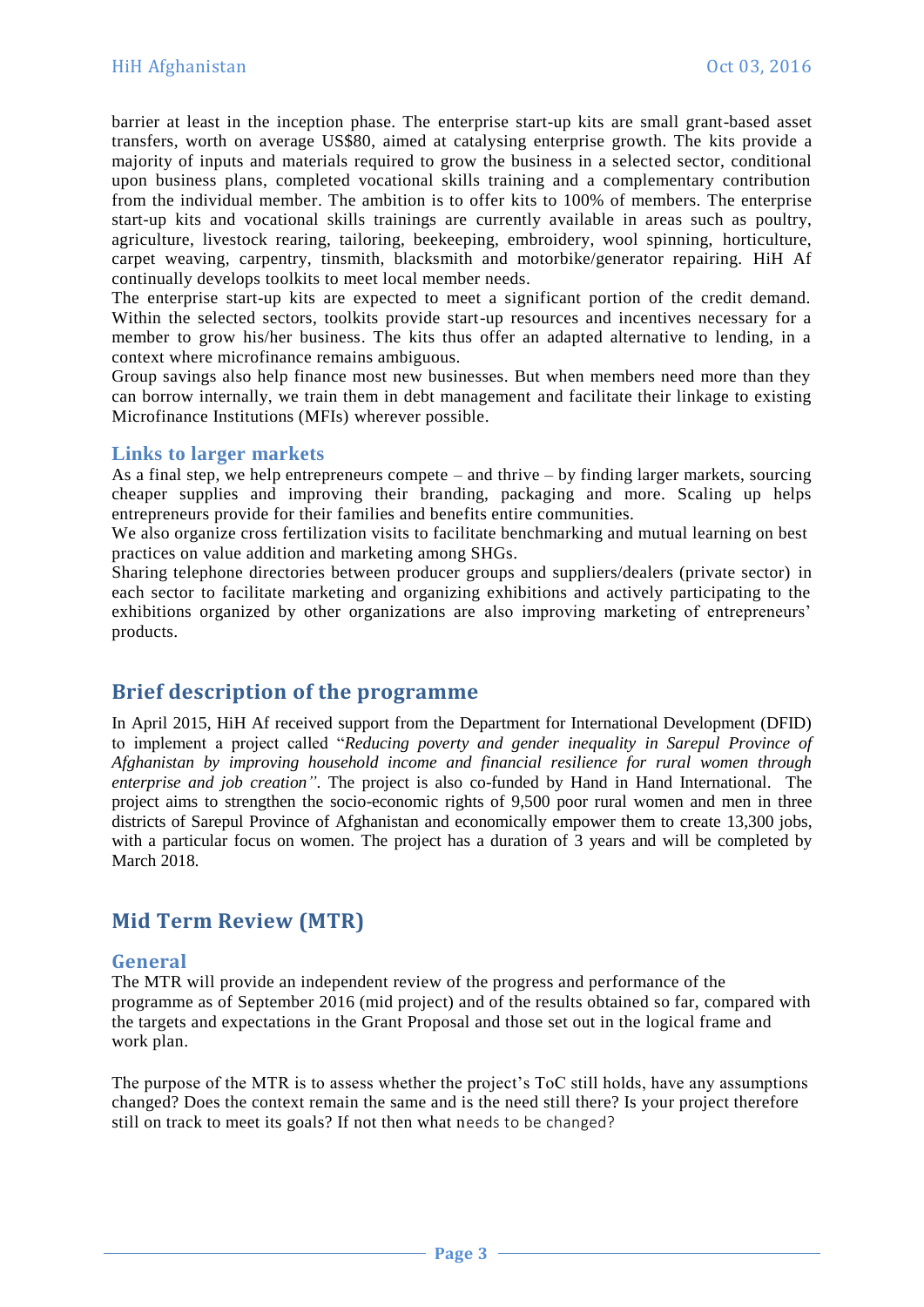# **Specific**

Specifically, the MTR will report on the following:

- 1. The activities and indicators, their outputs compared against work plan and logical framework.
- 2. An analysis of the issues affecting implementation with reference to:
	- a. The appropriateness of the HiH model to meeting locally articulated needs
	- b. HiH Af's planning and execution of the activity plan,
	- c. The assumptions set out in the logical framework,
	- d. The expected and actual behaviour of other actors
	- e. Any other relevant contextual material
- 3. Any changes, positive or negative, in the broader environment regarding migration and the position of women that can be attributed to the project intervention.

### **Deliverables**

- 1. An MTR Plan at the inception stage.
- 2. A presentation of draft findings to both the HiH Af and the HIH International teams for discussion and feedback.
- 3. A Mid Term Review Report of no more than 30 pages.
- 4. An Executive Summary of no more than 4 pages.
- 5. Presentation of the MTR Report to HiH Af/HiH International

Documents and presentations will all be in English.

## **Tender document**

It is anticipated that the MTR would be carried out by a consultancy firm. The lead consultant is asked to tender a proposal document of no more than 4 pages in English by 1600 hours Kabul time on 12 October 2016 electronically to **[khekmati@handinhand.org.af](mailto:khekmati@handinhand.org.af)** with copy to [arahimnasry@handinhand.org.af.](mailto:arahimnasry@handinhand.org.af)

The proposal should include the following:

- 1. The broad **approach**
- 2. A short outline **methodology** for the MTR. This would be expected to include:
	- a. Review of HiH Af internal procedures, work plans and reports
	- b. Interviews with key HIH International staff in London via skype or phone
	- c. Interviews with key HiH AF staff in both Kabul and Mazar, including field staff
	- d. Interviews with key external stakeholders in Afghanistan (district authorities, Representatives of Provincial Economy and Rural and Rehabilitation Depts and maybe others)
	- e. Interviews with intended beneficiaries in Balkhab, Gosfandi and Sanchara districts and visits to activity locations.
- 3. A proposed **process and timeframe** for the MTR setting out the phases of the MTR, the number of consultants and the number of days.
- 4. The anticipated **challenges and dependencies** affecting the implementation of the MTR and how these should be addressed both by the consultants, by HIH International and by HiH Af.
- 5. A summary of the **skills and experience** of the proposed lead consultant and the consultant(s) together with her/his CV showing relevant previous assignments and clients.
- 6. A **fee quote** for the lead consultant and an estimate for the costs of other consultant(s).